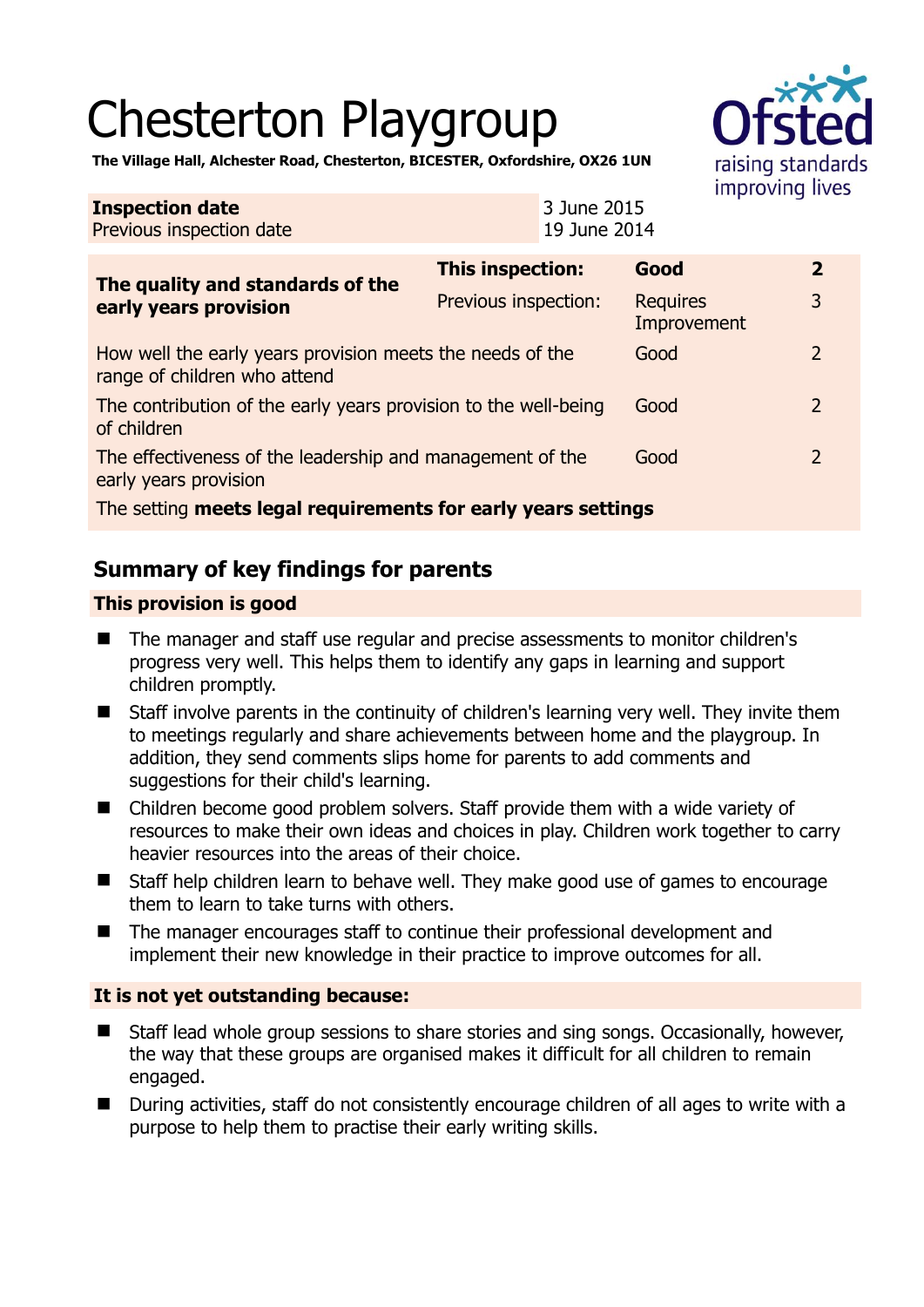## **What the setting needs to do to improve further**

#### **To further improve the quality of the early years provision the provider should:**

- review the structure and size of groups for adult-led activities to help all children to remain as fully engaged as they are in other activities
- increase the opportunities for children of all ages to write for a purpose to extend their early literacy skills.

#### **Inspection activities**

- The inspector observed children's activities indoors and outdoors.
- The inspector undertook a joint observation with the manager.
- The inspector had discussions with the children, staff, manager and a trustee.
- The inspector took account of the views of parents through written feedback.
- The inspector looked at a range of relevant documentation relating to safeguarding, suitability records, policies and procedures and learning and development.

#### **Inspector**

Helen Harnew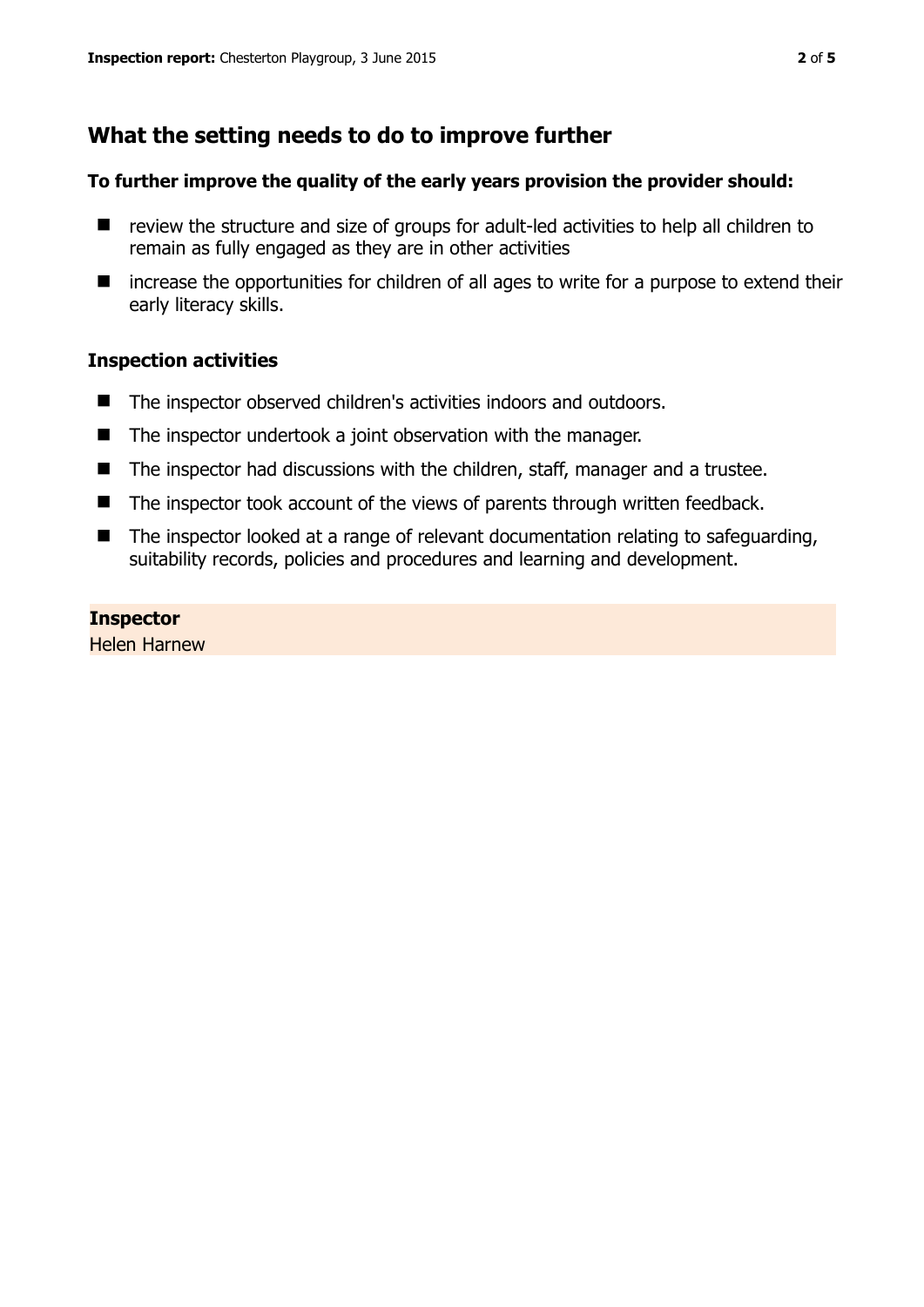## **Inspection findings**

#### **How well the early years provision meets the needs of the range of children who attend. This is good**

Staff have a good understanding of how children learn. They play games with children that introduce counting and that support their physical development. They plan activities such as planting sunflower seeds to help children to begin to learn about growth. Staff use skilful questions that require children to answer more than `yes' or `no', and they leave time for children to think and then respond with their own thoughts. Children become engaged in activities of their choice and staff engage positively with them to develop learning. For example, when children jump in mud, staff repeat words such as 'squelch' to build their vocabulary. They link the word to a familiar story recently shared with the children to help them make connections in their learning. Staff record accurate observations of children's achievements and plan towards their next steps in learning. This helps them to challenge and support children so that they make good progress in all areas, given their starting points.

#### **The contribution of the early years provision to the well-being of children is good**

Staff are friendly and welcoming. This helps children to settle into activities and explore the environments confidently. Staff provide nutritious snacks for the children and they encourage the parents of those who stay for lunch to provide healthy options. Staff provide easy access to the garden areas so that children can choose where they want to play. Staff use snack and mealtimes effectively to help to build children's independence. For example, children pass around cups and plates to each other. Staff form strong links with local provisions such as schools, and share lots of information. This helps to build continuity in children's learning between the settings they attend. To help prepare children for their move to school, staff and children make visits to the schools. This provides children with opportunities to familiarise themselves with the school environment and teachers.

#### **The effectiveness of the leadership and management of the early years provision is good**

The manager and staff team are well qualified. Since their last inspection, they have worked closely together to improve the monitoring of children's progress and the quality of the environment. The manager works in close partnership with the trustees to follow robust recruitment and vetting procedures to help to ensure that all staff are suitable to work with children. Staff have a secure understanding of safeguarding procedures and know what to do if they have concerns about a child's well-being. The manager also works in close partnership with other professionals, such as early years advisory teachers, to reflect on and improve the provision by setting targets. She carries out supervision meetings with individual staff and holds regular staff team meetings. She observes staff practice to help to identify key strengths and areas for further support. This all helps the manager to monitor staff performance to help improve outcomes for children.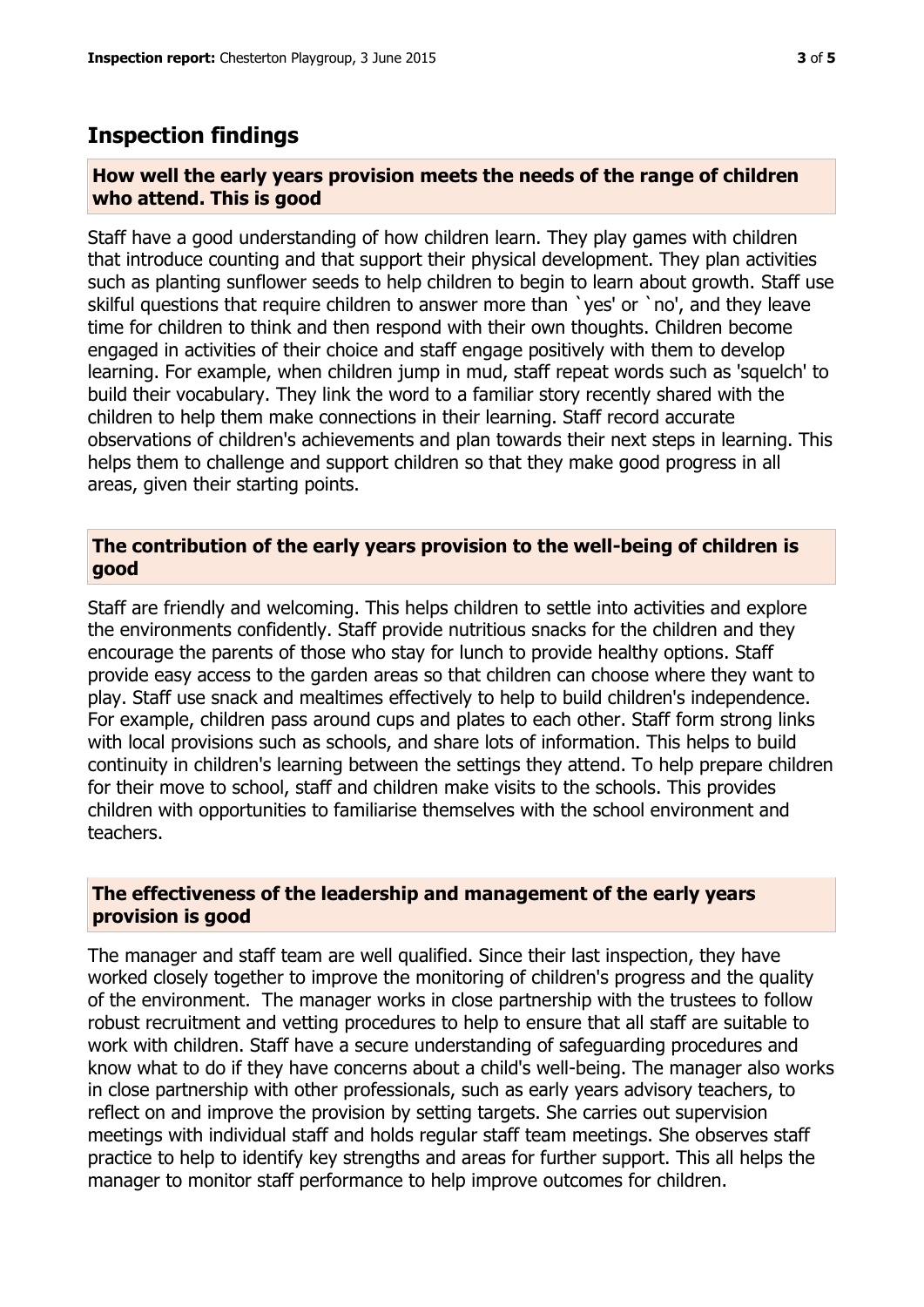# **Setting details**

| Unique reference number            | EY467410                 |  |  |
|------------------------------------|--------------------------|--|--|
| <b>Local authority</b>             | Oxfordshire              |  |  |
| <b>Inspection number</b>           | 1014848                  |  |  |
| <b>Type of provision</b>           | Full-time provision      |  |  |
| <b>Registration category</b>       | Childcare - Non-Domestic |  |  |
| <b>Age range of children</b>       | $2 - 5$                  |  |  |
| <b>Total number of places</b>      | 21                       |  |  |
| Number of children on roll         | 35                       |  |  |
| <b>Name of provider</b>            | Chesterton Playgroup     |  |  |
| <b>Date of previous inspection</b> | 19 June 2014             |  |  |
| <b>Telephone number</b>            | 07525935476              |  |  |

Chesterton Playgroup re-registered in 2013 due to change of ownership. It operates from the village church hall in Chesterton, near Bicester, in Oxfordshire. They are open Monday to Friday from 9am to 12 noon. On a Monday, Tuesday and Wednesday there is a lunch club from 12 noon to 1pm and an additional afternoon session until 3pm, term time only. The playgroup employs seven members of staff, six of whom hold appropriate early years qualifications.

This inspection was carried out by Ofsted under sections 49 and 50 of the Childcare Act 2006 on the quality and standards of provision that is registered on the Early Years Register. The registered person must ensure that this provision complies with the statutory framework for children's learning, development and care, known as the Early Years Foundation Stage.

Any complaints about the inspection or the report should be made following the procedures set out in the guidance 'Complaints procedure: raising concerns and making complaints about Ofsted', which is available from Ofsted's website: www.gov.uk/government/organisations/ofsted. If you would like Ofsted to send you a copy of the guidance, please telephone 0300 123 4234, or email enquiries@ofsted.gov.uk.